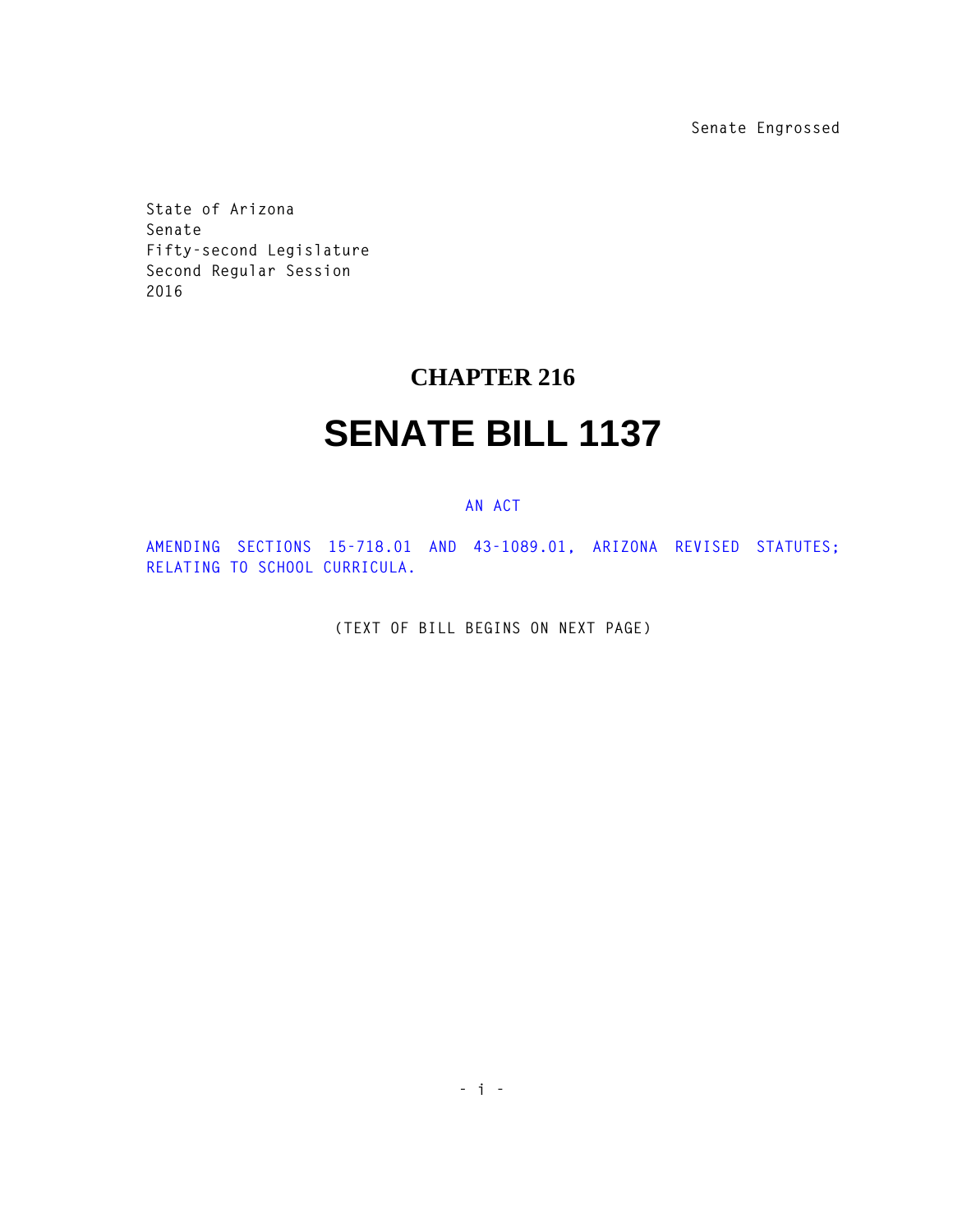**- 1 - 1 Be it enacted by the Legislature of the State of Arizona: 2 Section 1. Section 15-718.01, Arizona Revised Statutes, is amended to 3 read: 4 15-718.01. Instruction on cardiopulmonary resuscitation; 5 exemptions; definition 6 A. ON OR BEFORE JULY 1, 2019, school districts and charter schools may 7 SHALL provide public school pupils with one or more training sessions in 8 cardiopulmonary resuscitation, through the use of psychomotor skills in an 9 age-appropriate manner, during the seventh, eighth, ninth, tenth, eleventh or 10 twelfth grade HIGH SCHOOL. 11 B. If a school district or charter school provides training pursuant 12 to this section, the THIS training shall be based on the most current 13 training developed by a nationally recognized nonprofit organization that 14 provides training in cardiopulmonary resuscitation that is based on the most 15 current national evidence-based emergency cardiovascular care guidelines for 16 cardiopulmonary resuscitation. A SCHOOL DISTRICT OR CHARTER SCHOOL MAY 17 ASSIGN HOMEWORK TO SATISFY THE REQUIREMENTS OF THIS SUBSECTION AND 18 SUBSECTIONS B AND E OF THIS SECTION, IF THE COMPLETION OF THE HOMEWORK IS 19 VERIFIED BY A TEACHER OR PARENT. 20 C. B. If a School district or charter school offers instruction that 21 results in cardiopulmonary resuscitation certification, the instruction must 22 be provided by a certified cardiopulmonary resuscitation trainer. This 23 subsection does not require a teacher or administrator who facilitates, 24 provides or oversees the instruction to be an authorized trainer of 25 cardiopulmonary resuscitation if the instruction does not result in 26 cardiopulmonary resuscitation certification. 27 C. THE INSTRUCTION PROVIDED UNDER SUBSECTION A OF THIS SECTION MUST 28 INCLUDE THE HANDS-ON PRACTICING OF CARDIOPULMONARY RESUSCITATION, EXCEPT FOR 29 STUDENTS WHO ARE ENROLLED IN AN ONLINE SCHOOL AS DEFINED IN SECTION 15-808. 30 D. If a school district or charter school provides training pursuant 31 to this section, A pupil shall be excused from the instruction on 32 cardiopulmonary resuscitation at the request of either: 33 1. The pupil's parent. 34 2. A pupil who provides written documentation that the pupil has 35 previously received training in or is currently certified in cardiopulmonary 36 resuscitation. 37 3. IF THE PUPIL IS A CHILD WITH A DISABILITY AS DEFINED IN SECTION 38 15-731, THE PUPIL'S INDIVIDUALIZED EDUCATION PROGRAM TEAM IF THE 39 INDIVIDUALIZED EDUCATION PROGRAM TEAM MAKES A DETERMINATION TO EXCUSE THE 40 PUPIL FROM THE INSTRUCTION. 41 E. If a school district or charter school provides training pursuant 42 to this section, A school district or charter school may accept from any 43 person, public entity or other legal entity in-kind donations of materials, 44 equipment or services that may be used in the instruction on cardiopulmonary 45 resuscitation. 46 F. A SCHOOL DISTRICT OR CHARTER SCHOOL MAY USE ANY OF THE FOLLOWING**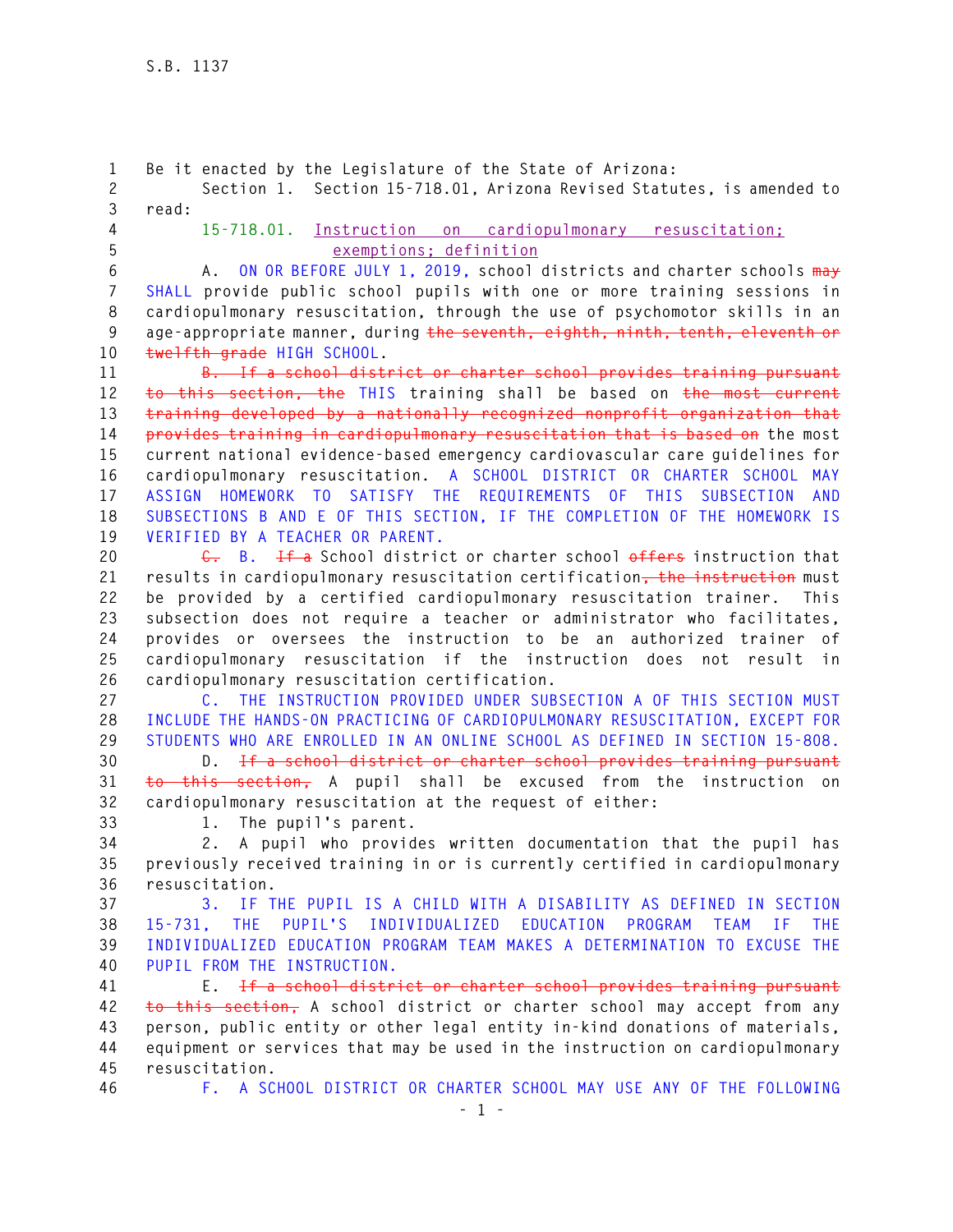**1 PERSONS TO PROVIDE INSTRUCTION AND TRAINING PURSUANT TO THIS SECTION: 2 1. EMERGENCY MEDICAL TECHNICIANS. 3 2. PARAMEDICS. 4 3. FIRE DEPARTMENT PERSONNEL. 5 4. POLICE OFFICERS. 6 5. REPRESENTATIVES OF THE AMERICAN HEART ASSOCIATION. 7 6. REPRESENTATIVES OF THE AMERICAN RED CROSS. 8 7. TEACHERS. 9 8. OTHER SCHOOL EMPLOYEES. 10 9. OTHER SIMILARLY QUALIFIED PERSONS. 11 F. G. For the purposes of this section, "psychomotor skills" means 12 sequences of physical actions that are practiced in a manner that supports 13 cognitive learning. 14 Sec. 2. Section 43-1089.01, Arizona Revised Statutes, is amended to 15 read: 16 43-1089.01. Tax credit; public school fees and contributions; 17 definitions 18 A. A credit is allowed against the taxes imposed by this title for the 19 amount of any fees PAID or cash contributions MADE by a taxpayer or on the 20 taxpayer's behalf pursuant to section 43-401, subsection G during the taxable 21 year to a public school located in this state for the support of THE 22 FOLLOWING ACTIVITIES OR PROGRAMS OF THE PUBLIC SCHOOL: 23 1. Standardized testing fees for college credit or readiness offered by 24 a widely recognized and accepted educational testing organization. , 25 2. The career and technical education industry certification**  26 assessment. -27 3. Preparation courses and materials for standardized testing.  $\frac{1}{1}$ **28 4. CARDIOPULMONARY RESUSCITATION TRAINING PURSUANT TO SECTION 29 15-718.01. 30 5. Extracurricular activities. or 31 6. Character education programs. of the public school, but not 32 exceeding: 33 B. THE AMOUNT OF THE CREDIT SHALL NOT EXCEED: 34 1. Two hundred dollars for a single individual or a head of household. 35 2. Three hundred dollars in taxable year 2005 for a married couple 36 filing a joint return. 37 3. 2. Four hundred dollars in taxable year 2006 and any subsequent 38 taxable year for a married couple filing a joint return. 39 B. C. A husband and wife who file separate returns for a taxable year 40 in which they could have filed a joint return may each claim only one-half of 41 the tax credit that would have been allowed for a joint return. 42 C. D. The credit allowed by this section is in lieu of any deduction 43 pursuant to section 170 of the internal revenue code and taken for state tax 44 purposes. 45 D. E. If the allowable tax credit exceeds the taxes otherwise due 46 under this title on the claimant's income, or if there are no taxes due under**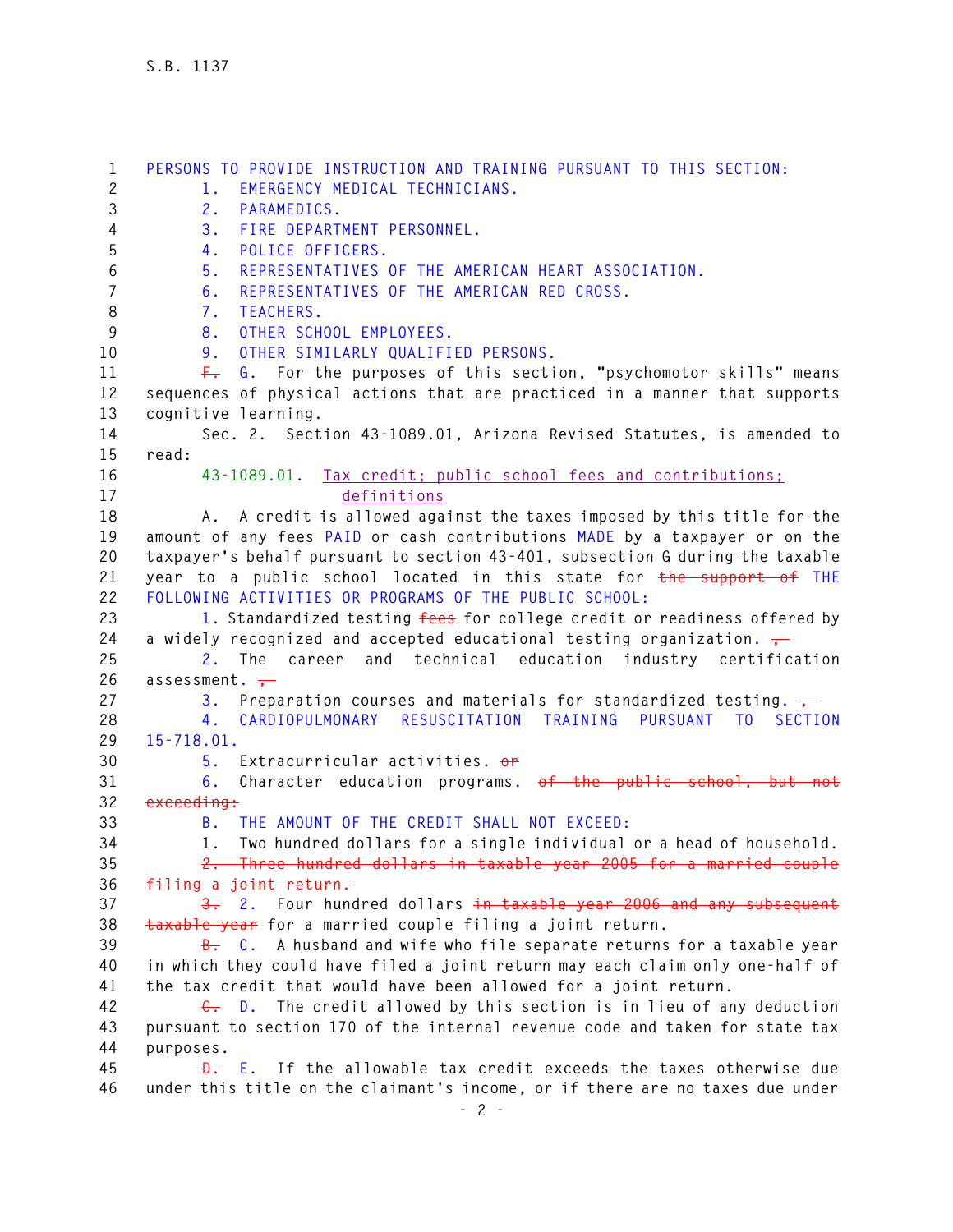**1 this title, the taxpayer may carry the amount of the claim not used to offset 2 the taxes under this title forward for not more than five consecutive taxable 3 years' income tax liability.** 

**4 E. F. The site council of the public school that receives 5 contributions that are not designated for a specific purpose shall determine 6 how the contributions are used at the school site. If a charter school does 7 not have a site council, the principal, director or chief administrator of 8 the charter school shall determine how the contributions that are not 9 designated for a specific purpose are used at the school site. If at the end 10 of a fiscal year a public school has unspent contributions that were 11 previously designated for a specific purpose or program and that purpose or 12 program has been discontinued or has not been used for two consecutive fiscal 13 years, these contributions shall be considered undesignated in the following 14 fiscal year for the purposes of this subsection.** 

**15 F. G. A public school that receives fees or a cash contribution 16 pursuant to subsection A of this section shall report to the department, in a 17 form prescribed by the department, by February 28 of each year the following 18 information:** 

**19 1. The total number of fee and cash contribution payments received 20 during the previous calendar year.** 

**21 2. The total dollar amount of fees and contributions received during 22 the previous calendar year.** 

**23 3. The total dollar amount of fees and contributions spent by the 24 school during the previous calendar year, categorized by specific 25 standardized testing, preparation courses and materials for standardized 26 testing, extracurricular activity or character education program.** 

**27 G. H. For the purposes of this section, a contribution for which a 28 credit is claimed and that is made on or before the fifteenth day of the 29 fourth month following the close of the taxable year may be applied to either 30 the current or preceding taxable year and is considered to have been made on 31 the last day of that taxable year.** 

**32 H. I. For the purposes of this section:** 

**33 1. "Career and technical education industry certification assessment" 34 means an assessment for career and technical preparation programs for pupils.** 

**35 2. "Character education programs" means a program described in section 36 15-719.** 

**37 3. "Extracurricular activities" means school-sponsored activities that 38 require enrolled students to pay a fee in order to participate, including 39 fees for:** 

**40 (a) Band uniforms.** 

- **41 (b) Equipment or uniforms for varsity athletic activities.**
- 
- **42 (c) Scientific laboratory materials.**

**43 (d) In-state or out-of-state trips that are solely for competitive 44 events. Extracurricular activities do not include any senior trips or events 45 that are recreational, amusement or tourist activities.**